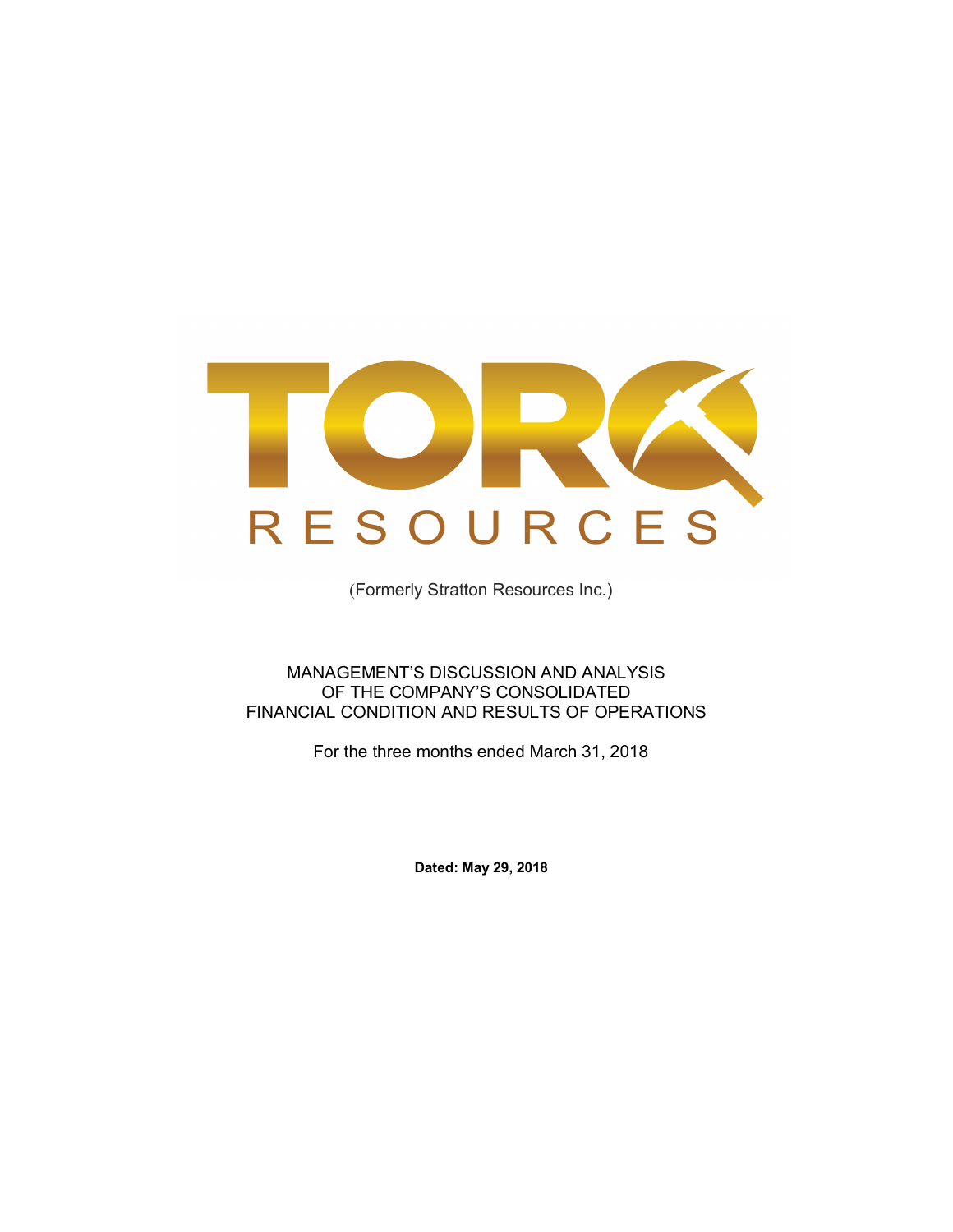## **HIGHLIGHTS FOR THE THREE MONTHS ENDED MARCH 31, 2018 AND THE PERIOD UP TO MAY 29th, 2018**

### **Corporate highlights**

- On May 8, 2018, Torq Resources Inc. ("Torq" or the "Company"), acquired the rights to the West Mercur gold project ("West Mercur"). The project consists of approximately 4,000 hectares of mineral rights in western Utah and is located about 60 km southwest of Salt Lake City, 5 km west of the historic Mercur gold mine, and 20 km southwest from Bingham Canyon - one of the top producing copper and gold mines in the world.
- Effective March 15, 2018, the Company acquired the Speedway gold project ("Speedway"), which is located in western Utah, approximately 7 km from the Nevada border, and about 50 km from Newmont's Long Canyon mine. The Speedway property, which is held through a mineral lease agreement, consists of approximately 1,080 hectares of prospective terrain which hosts a large gold-in-bedrock anomaly.
- On January 4, 2018, the Company appointed Daniel T. McCoy, Ph.D. as Chief Geologist. Dr. McCoy has worked extensively in the mineral sector for over 27 years, specializing in precious metals exploration primarily in North and South America and Africa. He led the team credited with discovering the multi-million ounce Esaase gold deposit in West Africa. He also led the acquisition and exploration of the El Barqueno project in Mexico which was acquired by Agnico Eagle Mines Ltd. from Cayden Resources Inc. in 2014.

### **Operational highlights**

• The Company is continually reviewing and evaluating projects globally in its path to building a world-class exploration portfolio.

< Refer to the page 3 for cautionary wording concerning forward-looking information>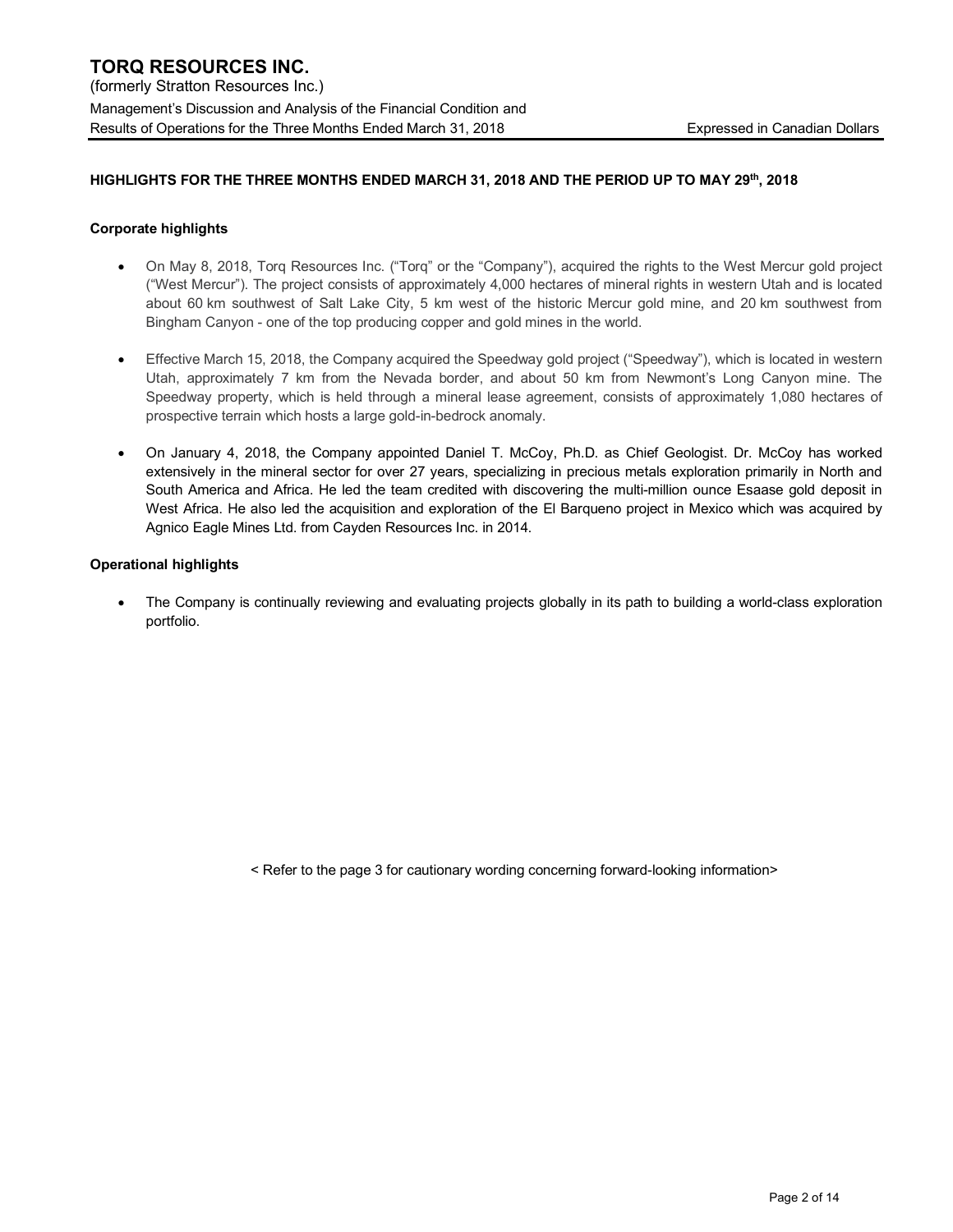## **1.1. Date and presentation**

This Management Discussion and Analysis ("MD&A") of Torq Resources Inc. (formerly Stratton Resources Inc.) has been prepared by management to assist the reader to assess material changes in the interim financial condition and results of operations of the Company as at March 31, 2018 and for the three months then ended. This MD&A should be read in conjunction with the condensed consolidated interim financial statements of the Company and related notes thereto as at and for the three months ended March 31, 2018 and 2017. The condensed consolidated interim financial statements have been prepared in accordance with International Accounting Standard ("IAS") 34, "Interim Financial Reporting" using accounting policies consistent with International Financial Reporting Standards ("IFRS" or "GAAP") as issued by the International Accounting Standards Board ("IASB") and Interpretations issued by the International Financial Reporting Interpretations Committee ("IFRIC"). The accounting policies followed in these condensed consolidated interim financial statements are the same as those applied in the Company's most recent audited annual consolidated financial statements for the year ended December 31, 2017, except as outlined in note 2 of the March 31, 2018 condensed consolidated interim financial statements. All financial information has been prepared in accordance with IFRS and all dollar amounts presented are Canadian dollars unless otherwise stated.

The effective date of this MD&A is May 29, 2018.

### **1.1.2 Forward-looking statements and risk factors**

This MD&A may contain "forward-looking statements" which reflect the Company's current expectations regarding the future results of operations, performance and achievements of the Company, including but not limited to statements with respect to the Company's plans or future financial or operating performance, the estimation of mineral reserves and resources, conclusions of economic assessments of projects, the timing and amount of estimated future production, costs of future production, future capital expenditures, costs and timing of the development of deposits, success of exploration activities, permitting time lines, requirements for additional capital, sources and timing of additional financing, realization of unused tax benefits and future outcome of legal and tax matters.

The Company has tried, wherever possible, to identify these forward-looking statements by, among other things, using words such as "anticipate," "believe," "estimate," "expect", "budget", or variations of such words and phrases or state that certain actions, events or results "may", "could", "would", "might" or "will be taken", "occur" or "be achieved".

The statements reflect the current beliefs of the management of the Company, and are based on currently available information. Accordingly, these statements are subject to known and unknown risks, uncertainties and other factors, which could cause the actual results, performance, or achievements of the Company to differ materially from those expressed in, or implied by, these statements. These uncertainties are factors that include but are not limited to risks related to international operations; risks related to general economic conditions and credit availability; actual results of current exploration activities, unanticipated reclamation expenses; fluctuations in prices of base and precious metals; fluctuations in foreign currency exchange rates, increases in market prices of mining consumables; accidents, labour disputes, title disputes, claims and limitations on insurance coverage and other risks of the mining industry; delays in obtaining governmental approvals or financing or in the completion of development or construction activities, changes in national and local government regulation of mining operations, tax rules and regulations, and political and economic developments in countries in which the Company operates, as well as other factors. Additional information relating to the Company and its operations is available on SEDAR at www.sedar.com and on the Company's web site at www.torqresources.com.

The Company's management reviews periodically information reflected in forward-looking statements. The Company has and continues to disclose in its Management's Discussion and Analysis and other publicly filed documents, changes to material factors or assumptions underlying the forward-looking statements and to the validity of the statements themselves, in the period the changes occur.

Historical results of operations and trends that may be inferred from the following discussions and analysis may not necessarily indicate future results from operations.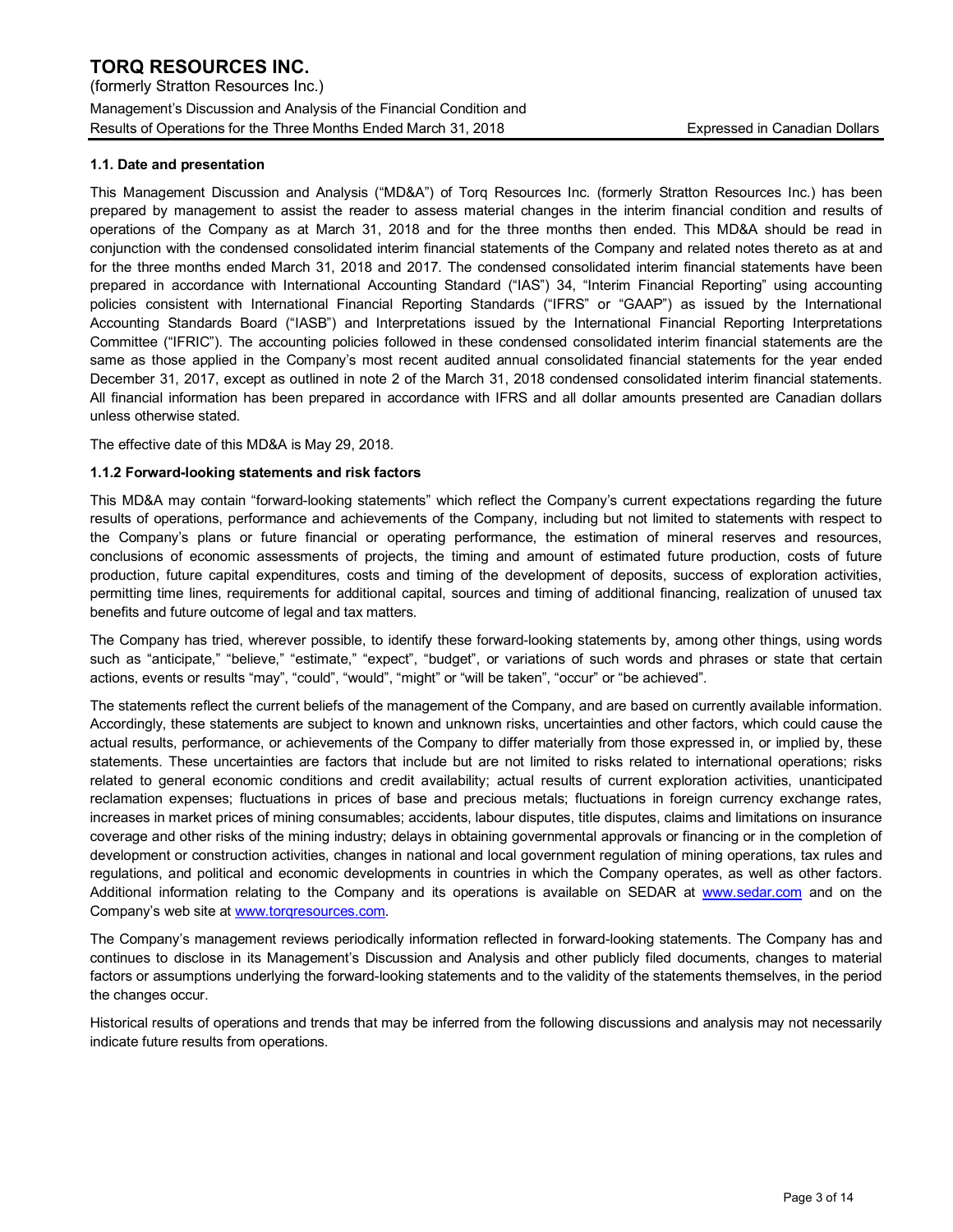## **1.2 Over-all performance**

## **1.2.1 Description of business**

Torq is a junior exploration company focused on the acquisition, exploration and development of mineral resource properties. On March 15, 2017, the Company changed its name from Stratton Resources Inc. to Torq Resources Inc. The Company is incorporated under the Business Corporations Act (British Columbia) and is a reporting issuer in British Columbia, Alberta and Ontario. The Company is listed on the TSX Venture Exchange ("the Exchange") as a Tier 2 mining issuer, and its shares trade under the symbol TORQ.V. On September 18, 2017, the Company commenced trading on the OTCQX under the US symbol TRBMF.

As at the date of this MD&A, the organizational structure of Torq is as follows:

| <b>Subsidiary</b>                    | <b>Place of</b> | <b>Beneficial Interest</b> |
|--------------------------------------|-----------------|----------------------------|
|                                      | incorporation   |                            |
| Stratton Resources (Canada) Ltd.     | BC, Canada      | 100%                       |
| Torg USA Inc.                        | Nevada, USA     | 100%                       |
| Gecon OOD                            | <b>Bulgaria</b> | 100%                       |
| Archelaus Resources DOOEL (inactive) | Macedonia       | 100%                       |

The Company is in the process of winding up Archelaus Resources DOOEL. The completion of this process is expected in Q2 2018.

### **1.2.2 Newfoundland projects**

### **Wildwood Option**

On October 28, 2016, the Company entered into an option agreement with Wildwood Exploration Inc. to acquire the rights to four separate groups of mineral claims, totalling approximately 4,777 mineral claims and covering approximately 119,000 hectares in Newfoundland, Canada (the "Wildwood Option"). The groups of claims under the Wildwood Option are referred to as Gander, Frenchman, Millertown and Quinn. Under the terms of the Wildwood Option, the Company may acquire a 100% interest, subject to a NSR royalty, in the mineral claims through a combination of work expenditures and cash and share payments as listed in the table below:

|                               |               |               | Torg          |                   |
|-------------------------------|---------------|---------------|---------------|-------------------|
| Due dates                     | <b>Status</b> | Cash Payments | Common Shares | Work Expenditures |
| October 28, 2016              | Complete      | \$<br>75,000  | 100.000       | \$                |
| On or before October 28, 2017 | Complete      | 150.000       | 200.000       | 250,000           |
| On or before October 28, 2018 |               | 200,000       | 250,000       | 500,000           |
| On or before October 28, 2019 |               | 250,000       | 400.000       | 500,000           |
| On or before October 28, 2020 |               | 175.000       | 500.000       | 1,000,000         |
| On or before October 28, 2021 |               |               | 1,750,000     |                   |
| Total                         |               | 850,000       | 3,200,000     | \$ 2,250,000      |

The NSR is 2.0% with 50% (being 1.0%) buyable for \$3,000,000 at any time.

### **Cracker Option**

On June 26, 2017, the Company entered into an option agreement with a private individual to acquire the rights to certain mineral claims in northeastern Newfoundland, Canada (the "Cracker Option"), that are within the Company's Gander block of mineral claims. The claims complete the southern portion of the Company's Gander block and are adjacent to three high-grade geochemical anomalies identified in the 2016 till survey.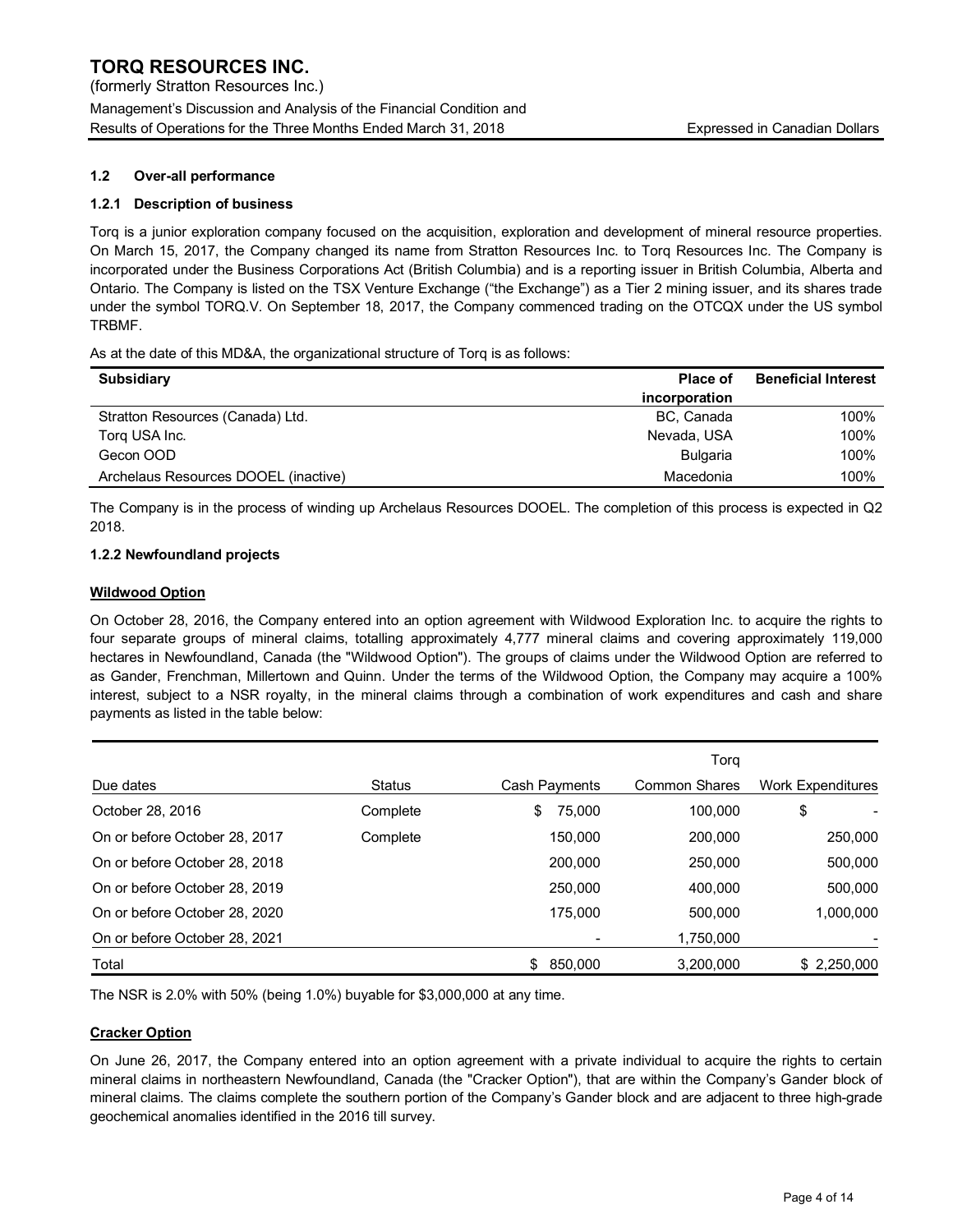(formerly Stratton Resources Inc.) Management's Discussion and Analysis of the Financial Condition and Results of Operations for the Three Months Ended March 31, 2018 **Expressed in Canadian Dollars** Expressed in Canadian Dollars

## **1.2.2 Newfoundland projects (continued)**

Under the terms of the Cracker Option, the Company may acquire a 75% or 100% interest in the mineral claims through a combination of work expenditures and cash or share payments as outlined in the table below:

|                                                        |               |               | Cash or Share |         |              | Work        |
|--------------------------------------------------------|---------------|---------------|---------------|---------|--------------|-------------|
| Due dates                                              | <b>Status</b> | Cash Payments | payments      |         | Expenditures |             |
| On June 26, 2017                                       | Complete      | \$<br>25,000  | \$            | ۰       | \$           |             |
| On or before June 26, 2018                             |               | 50.000        |               | ۰       |              | 100.000     |
| On or before June 26, 2019                             |               |               |               | -       |              | 250,000     |
| On or before June 26, 2020                             |               |               |               | 175,000 |              | 650,000     |
| Cumulative totals to earn a 75% interest in the claims |               | 75,000        |               | 175.000 |              | 1,000,000   |
| On or before June 26, 2021                             |               |               |               | 250,000 |              | 1,000,000   |
| Cumulative totals to earn a 100% interest in the       |               |               |               |         |              |             |
| claims                                                 |               | \$75,000      | S             | 425.000 |              | \$2,000,000 |

## **2018 Newfoundland exploration program - Gander Gold Project**

Commencing in October 2017, Torq initiated a follow-up exploration program designed to investigate the 5 strongest gold-in-till anomalies that were identified during the 2017 summer season. The follow-up screening program was designed to trace gold mineralization back to its source rock underneath the till sequence through a combination of in-fill till and biogeochemical sampling methods. A total 2,400 till samples and 4,800 biogeochemical samples were collected across the target areas which encompass the anomalies from the summer program in addition to the 'Cracker' and 'Lucky Moose' surface showings.

The results from this program are currently being reviewed and interpreted with the goal of identifying the source areas of mineralization. The Company anticipates conducting trench and/or drilling programs to test these source areas later in 2018.

## **1.2.3 Utah Exploration Projects**

On March 15 and May 8, 2018, the Company acquired the Speedway and West Mercur gold projects, respectively, located in northwestern Utah, USA (See figure 1).



Figure 1 – Location of Speedway and West Mercur projects in relation to surrounding mining projects.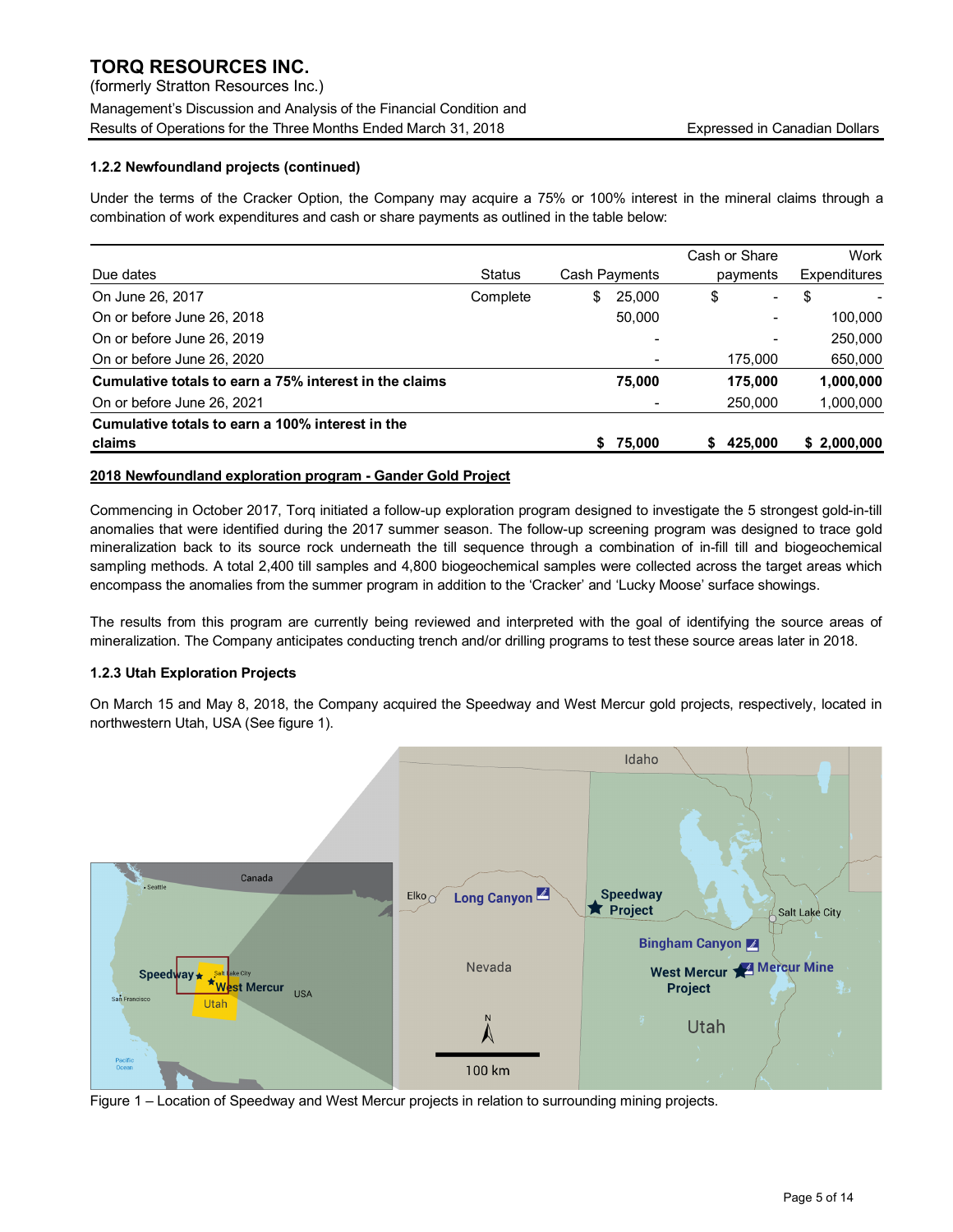Management's Discussion and Analysis of the Financial Condition and Results of Operations for the Three Months Ended March 31, 2018 **Expressed in Canadian Dollars** Expressed in Canadian Dollars

## **1.2.3 Utah Exploration Projects (continued)**

## **Speedway**

Effective March 15, 2018, the Company acquired the Speedway gold project, which is located in northwestern Utah, approximately 7 km from the Nevada border, and about 50 km from Newmont's Long Canyon mine. The Speedway property, which is held through a mineral lease agreement, consists of approximately 1,080 hectares of prospective terrain which hosts a large gold-in-bedrock anomaly.

Under the terms of the Speedway Agreement (the "Lease Agreement"), the Company paid US\$25,000 upon signing and will be required to pay steadily escalating annual lease payments as well as the underlying claim fees. There is no required work commitment and the Lease Agreement can be terminated at any time after one year. The Lease Agreement may be bought-out at any time for US\$1,000,000 subject to a buyable 2% royalty to the underlying owner.

### **West Mercur**

On May 8, 2018, Torq acquired the rights to the West Mercur gold project. The project consists of approximately 4,000 hectares of mineral rights in western Utah and is located about 60 km southwest of Salt Lake City, 5 km west of the historic Mercur gold mine, and 20 km southwest from Bingham Canyon - one of the top producing copper and gold mines in the world

West Mercur is currently held by Rush Valley Exploration Inc. ("RVX"), a private company. Under the terms of the agreement, which is made with RVX and its three principal shareholders (the "Mercur Agreement"), Torq may acquire up to 100% of RVX at any time within a two-year period by paying US\$2.4 million in a combination of cash and common shares to RVX's shareholders, subject to TSX Venture acceptance and availability of prospectus exemptions. During the two-year term of the Mercur Agreement, Torq is required to maintain the mineral interests in good standing and fund at least US \$500,000 in recent and planned exploration.

### 2018 Exploration Plans

During Q2 of 2018, the Company anticipates commencing initial exploration programs at both Speedway and West Mercur. These initial programs will most likely include geologic mapping and systematic rock sampling to determine the structural and stratigraphic controls on gold mineralization. The team is also designing geophysical and grid-based geochemical programs to define Carlin-style gold targets across both projects. It is estimated that these initial programs will cost between \$350,000 to \$600,000.

### **1.2.4 Gecon investment agreement**

Effective November 16, 2016, pursuant to an investment agreement, the Company acquired a beneficial interest in 100% of the capital of a Bulgarian shell company, Gecon OOD ("Gecon"), for the purposes of establishing mineral exploration operations in the country. Pursuant to the investment agreement between the Company and Gecon's former shareholder, the Company will pay a minimum of USD 50,000 and a maximum of USD 200,000 at any time within a 3-year period of signing the investment agreement in exchange for its beneficial interest in Gecon.

The Gecon financial liability is remeasured at every balance sheet date with the change in fair value recognized in the statement of loss and comprehensive loss.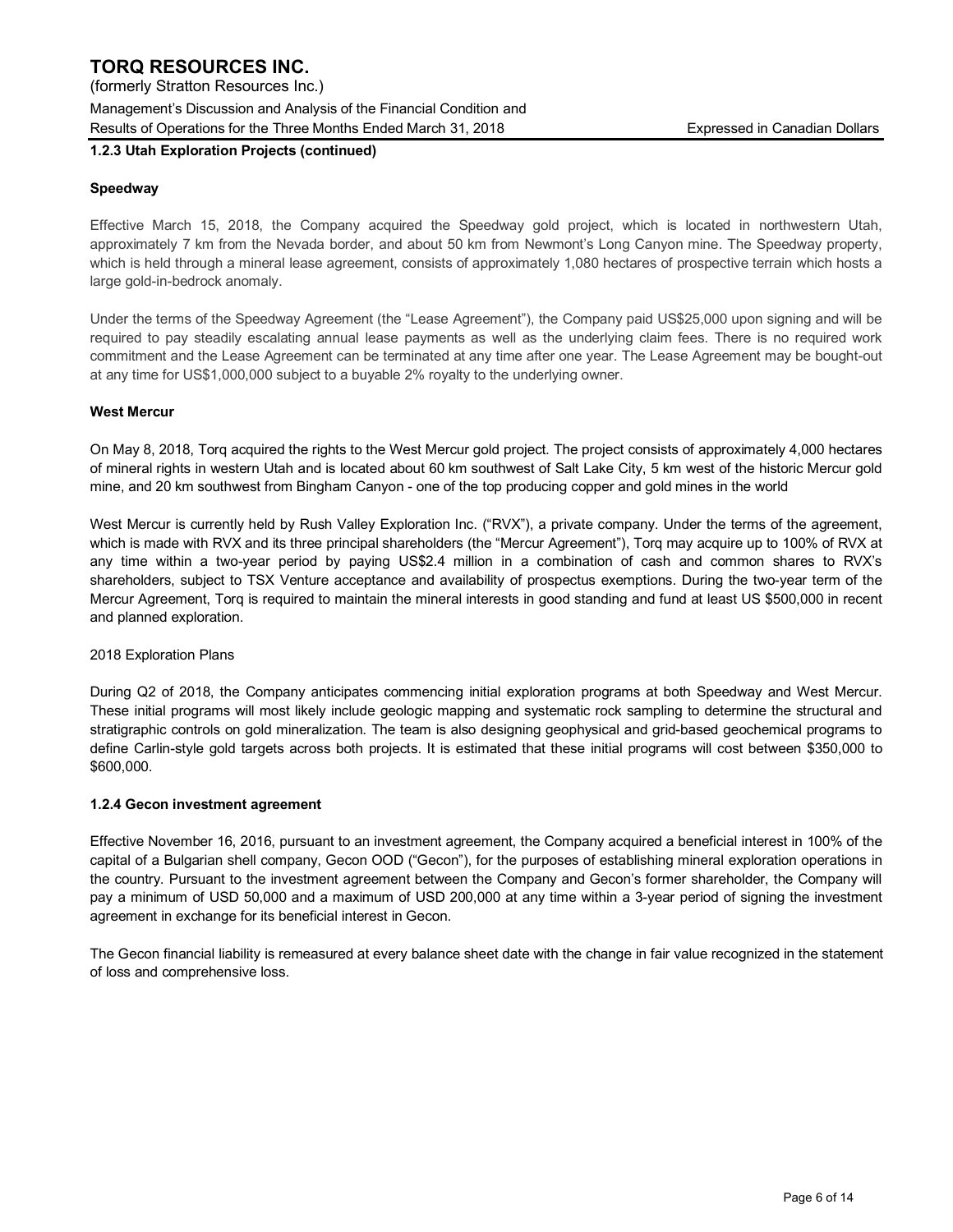(formerly Stratton Resources Inc.) Management's Discussion and Analysis of the Financial Condition and Results of Operations for the Three Months Ended March 31, 2018 **Expressed in Canadian Dollars** Expressed in Canadian Dollars

## **1.2.5 Project investigation costs**

The Company is continually reviewing and evaluating new projects globally on its path to establishing a tier-one mineral portfolio. The table below shows the nature of the project investigation costs incurred during the three months ended March 31, 2018 and 2017 and include all costs incurred within Bulgaria and other project investigation activities in the United States, Canada and Mexico.

|                                             | Three months ended December 31, |           |    |         |
|---------------------------------------------|---------------------------------|-----------|----|---------|
|                                             |                                 | 2018      |    | 2017    |
| Assays                                      | S                               | 1,948     | \$ | 23,305  |
| Equipment, vehicles rent and field supplies |                                 | 146       |    | 2,476   |
| Geological consulting, salaries and wages   |                                 | 94.126    |    | 64,696  |
| Project support costs                       |                                 | 5,352     |    |         |
| Share-based compensation                    |                                 | 113,933   |    |         |
| Travel, meals, accommodation                |                                 | 21,675    |    | 21,466  |
|                                             |                                 | \$237,180 | S  | 111,943 |

## **1.3 Selected annual information**

The following represents selected information of the Company for the three most recently completed financial years:

|                                       | 2017              | 2016              | 2015             |
|---------------------------------------|-------------------|-------------------|------------------|
|                                       | (Restated)        | (Restated)        |                  |
| Net loss for the year                 | \$<br>(4,439,520) | (1,049,551)<br>\$ | \$<br>(460, 357) |
| Total comprehensive loss for the year | (4,442,809)       | (1,050,575)       | (460, 357)       |
| Basic and diluted loss per share      | (0.06)            | (0.02)            | (0.01)           |
| Working capital                       | 15,654,448        | 5,553,663         | (414,442)        |
| Total assets                          | 16,390,511        | 6,403,516         | 223,518          |
| Total long term liabilities           | 151,049           | 218,472           |                  |
| Shareholder's equity                  | (16,037,743)      | (5,551,371)       | (414, 442)       |
| Cash dividends per share              |                   |                   |                  |

The Company generated no revenues from operations during the fiscal periods ended December 31, 2017, 2016 and 2015, other than interest income of \$146,577, \$10,872 and \$1,714 respectively.

Due to a voluntary change in accounting policy (see section 1.12) the Company has restated certain 2017 and 2016 amounts. The change in policy did not have any impact on the 2015 figures.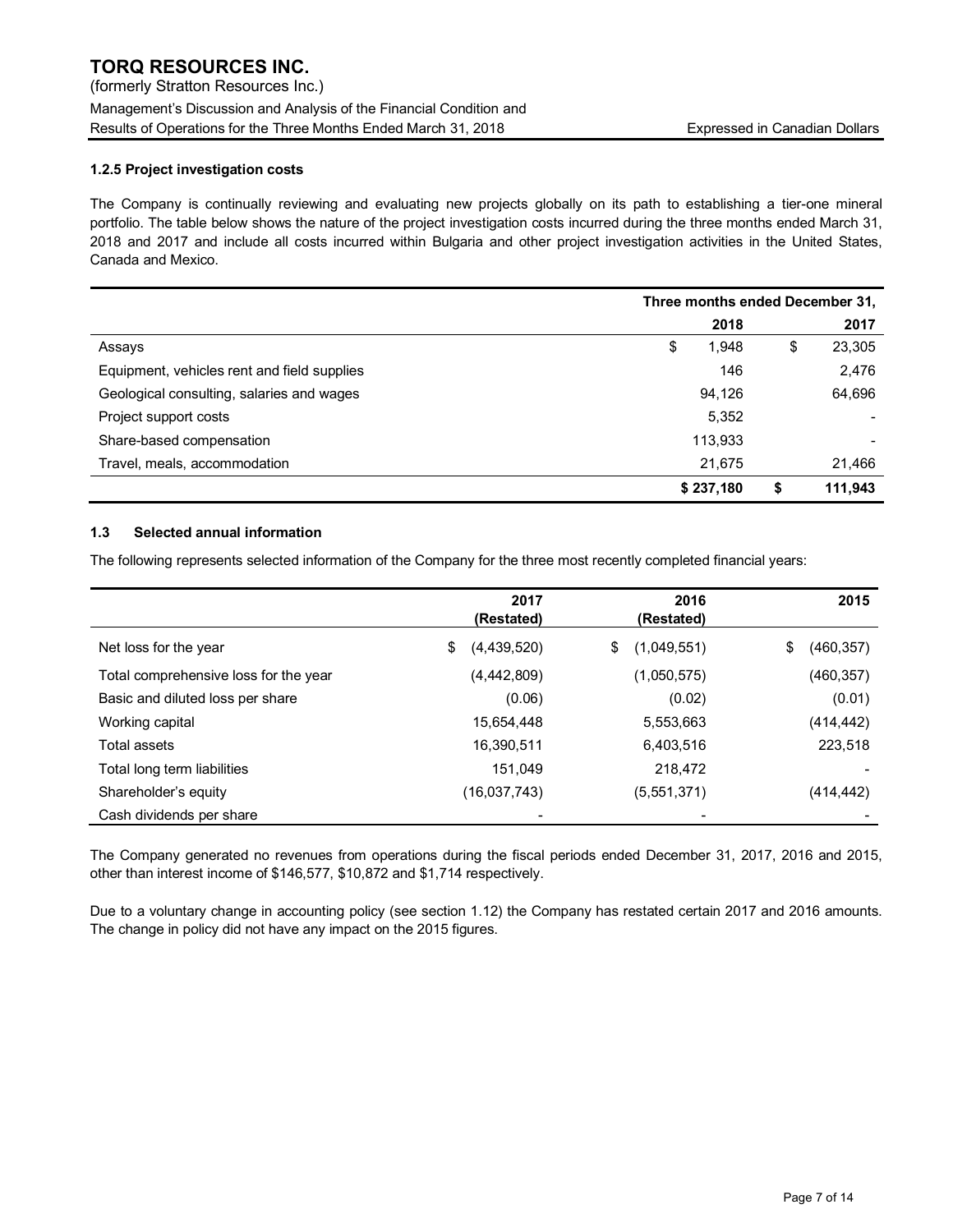(formerly Stratton Resources Inc.) Management's Discussion and Analysis of the Financial Condition and Results of Operations for the Three Months Ended March 31, 2018 **Expressed in Canadian Dollars** 

## **1.4 Results of operations**

## **Three months ended March 31, 2018 and 2017**

Net loss for the three months ended March 31, 2018 was \$862,914 or \$0.01 loss per share compared to a net loss of \$367,030 or \$0.01 loss per share for the three months ended March 31, 2017.

Significant variances are discussed as follows:

- For the three months ended March 31, 2018, the Company incurred \$128,004 in exploration and evaluation costs compared to \$74,092 for the same quarter in the prior year. The increase in costs in the current period relates primarily to the inclusion of share-based compensation of \$85,437, and an increase in assays, wages and consultant costs related to review and interpret the results of the 2017 Gander follow-up till and biogeochemical sampling program in Newfoundland.
- For the three months ended March 31, 2018, the Company recorded \$442,050 in fees, salaries and other employee benefits which included share-based compensation expense of \$309,036 attributable to the 6,500,000 share purchase options that were granted in Q3 2017. Fees, salaries and other employee benefits recorded for Q1 2017 were only \$105,386 as there was no share-based compensation for the period.
- Investor relations and marketing costs increased in Q1 2018 to \$55,329 from \$11,138 in Q1 2017. The increase relates to management's attendance at additional conferences and investor relations engagements to help communicate the Company's story as it continues to increase its exploration activities as well as its mineral property investigation and acquisition activities.
- Total project investigation expenditures for the three months ended March 31, 2018 were \$237,180 compared to \$111,943 in the comparative period. The current period costs are inclusive of \$113,933 in share-based compensation expense compared to \$nil in the prior period. Project investigation costs are incurred in connection with the investigation of potential mineral property acquisitions and in the current period include early stage costs related to the investigation of the Speedway and West Mercur projects before term sheets were signed.
- Interest income for the three months ended March 31, 2018 was \$59,986 compared to \$15,812 in the prior period. The increase was due to the higher cash balances on hand throughout Q1 2018 after the Company raised \$13.2 million in a private placement financing completed in late February 2017.

### Summary of Project Costs

During the three months ended March 31, 2018, the Company spent \$66,403 on mineral property acquisition costs and \$128,004 on exploration and evaluation costs on its projects as outlined below:

|                                 | <b>Newfoundland</b>      | Utah     | Total     |
|---------------------------------|--------------------------|----------|-----------|
| <b>Acquisition costs</b>        |                          |          |           |
| Balance as at December 31, 2017 | \$534.344                | S<br>۰   | \$534,344 |
| Direct acquisition costs        | ٠                        | 57,773   | 57,773    |
| Other acquisition costs         | $\overline{\phantom{0}}$ | 8.630    | 8,630     |
| Balance as at March 31, 2018    | 534.344                  | \$66,403 | 600.747   |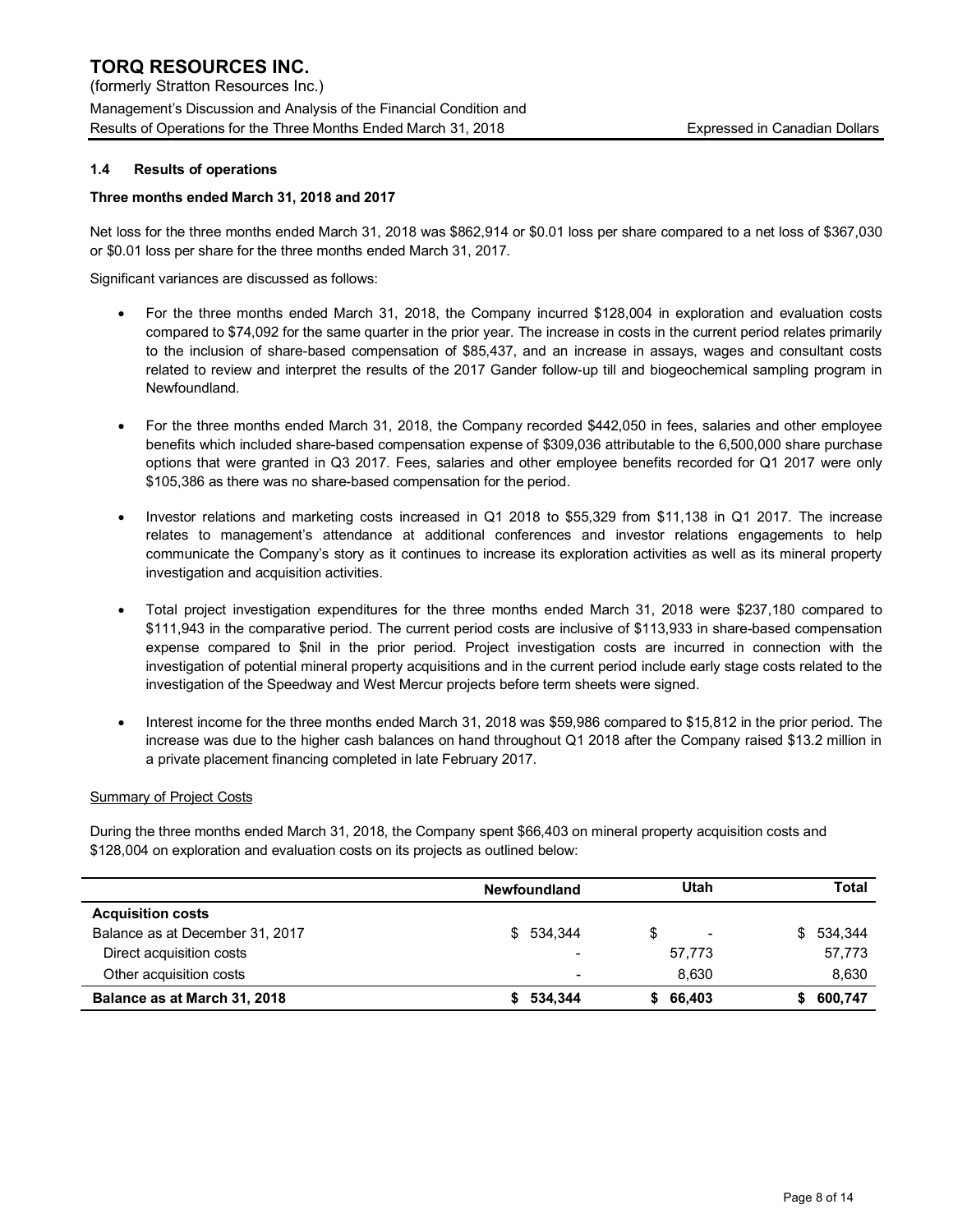(formerly Stratton Resources Inc.) Management's Discussion and Analysis of the Financial Condition and Results of Operations for the Three Months Ended March 31, 2018 **Expressed in Canadian Dollars** 

## **1.4 Results of operations (continued)**

|                                                 | <b>Newfoundland</b> | Utah       | Total       |
|-------------------------------------------------|---------------------|------------|-------------|
| <b>Exploration and evaluation costs</b>         |                     |            |             |
| Aircraft and travel                             | S<br>4.201          | \$.<br>239 | \$<br>4,440 |
| Assays                                          | 82.997              |            | 82,997      |
| Project support cost                            | 450                 |            | 450         |
| Wages and consultants                           | 24,672              | 139        | 24,811      |
| Share-based compensation                        | 85.437              |            | 85,437      |
| <b>Recoveries</b>                               | (70, 131)           |            | (70, 131)   |
| Total for the three months ended March 31, 2018 | 127.626             | 378        | 128.004     |

## **1.5 Summary of quarterly results**

The Company is a mineral exploration company and currently has no producing properties or operating income. However, the Company records interest earned on cash balances held at financial institutions, which depends upon cash balances available to fund its acquisition and exploration activities and administrative expenses. A summary of quarterly results is shown below:

| Quarter ended                   | Interest and | Net loss  | Total              | Loss per share |
|---------------------------------|--------------|-----------|--------------------|----------------|
|                                 | other income |           | Comprehensive loss |                |
|                                 | \$           | \$        | \$                 | \$             |
| March 31, 2018                  | 59,986       | 862.914   | 862,178            | 0.01           |
| December 31, 2017 <sup>1</sup>  | 56.922       | 1,606,957 | 1,604,358          | 0.02           |
| September 30, 2017 <sup>1</sup> | 46,020       | 1,803,787 | 1,803,787          | 0.02           |
| June 30, 2017 <sup>1</sup>      | 27,823       | 661.746   | 665,483            | 0.01           |
| March 31, 2017 <sup>1</sup>     | 15.812       | 367,030   | 369,191            | 0.01           |
| December 31, $20161$            | 9.998        | 953.854   | 954.878            | 0.02           |
| September 30, 2016              | 321          | 35.098    | 35.098             | 0.00           |
| June 30, 2016                   | 57           | 35,192    | 35,192             | 0.00           |

<sup>1</sup> Certain figures have been restated for the change in accounting policy (see section 1.12)

Up until September 30, 2016, the net loss and comprehensive loss for each quarter was relatively low due to management's efforts to minimize administration expenses. Starting in Q4 2016, the Company's net losses increased substantially over prior quarters, in part due to the inclusion of the Gecon start-up costs, but after decreasing in Q1 2017, the upward trend in the Company's net losses continued throughout 2017 as a result of the increased project investigation activities and support costs. Additionally, on August 30, 2017, the Company issued an initial option grant to employees and consultants resulting in sharebased compensation being recorded in Q3 and Q4 of 2017 and Q1 2018 which significantly increased the net loss for those periods over previous periods. The net loss for Q1 2018 has dropped off in comparison to the last two quarters due to the timing of the exploration programs at the Newfoundland projects which happened in Q3 and Q4 2017.

## **1.6 Liquidity and capital resources**

As at March 31, 2018, the Company had cash of \$14,870,842 and working capital of \$15,239,194 compared to cash of \$15,444,707 and working capital of \$15,654,448 as at December 31, 2017. The cash balance of \$14,870,842 as at March 31, 2018 is sufficient to meet the cash requirements for the Company's operating expenses and maintaining its mineral interests for the foreseeable future as well as continue with its project investigation activities. The Company does not foresee the requirement to raise additional capital in the next twelve months but may do so if the Company's operations materially change.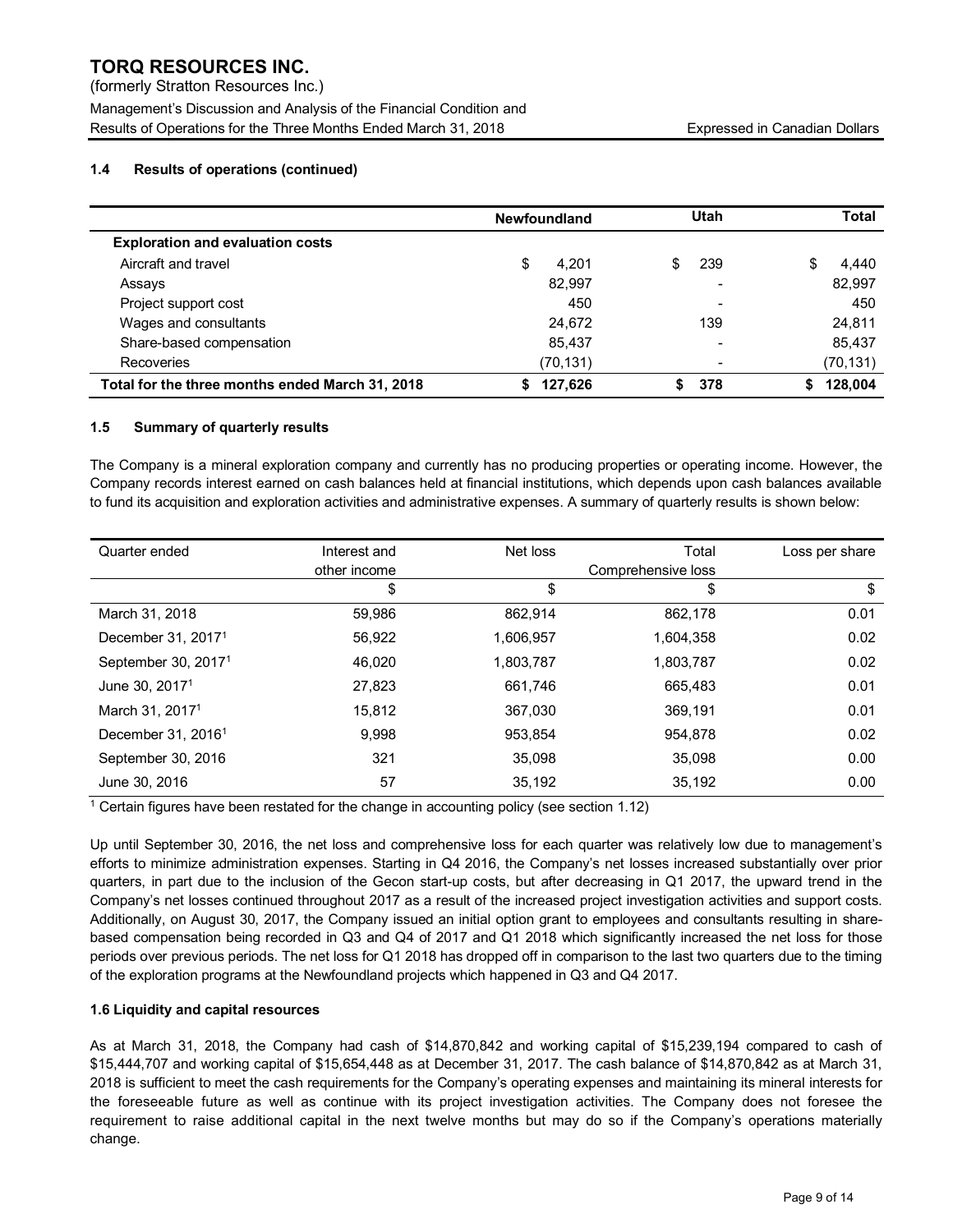(formerly Stratton Resources Inc.) Management's Discussion and Analysis of the Financial Condition and Results of Operations for the Three Months Ended March 31, 2018 **Expressed in Canadian Dollars** 

## **1.6 Liquidity and capital resources (continued)**

### Common share issuances - Years ended December 31, 2017 and 2016

On February 27, 2017, the Company closed a private placement for gross proceeds of \$13,195,000 (the "February 2017 Placement") pursuant to which the Company issued an aggregate of 20,300,000 common shares at a price of \$0.65 per common share. Share issue costs related to the February 2017 Private Placement, which included commissions and professional and regulatory fees, totalled \$447,036.

| Intended Use of Proceeds of<br>February 2017 Private Placement                                                                             |              | <b>Actual Use of Proceeds to</b><br>March 31, 2018                                                                                       |           |              |  | (Over)/under<br>expenditure |
|--------------------------------------------------------------------------------------------------------------------------------------------|--------------|------------------------------------------------------------------------------------------------------------------------------------------|-----------|--------------|--|-----------------------------|
| <b>Offering Expenses</b>                                                                                                                   | \$447.036    | <b>Offering Expenses</b>                                                                                                                 | \$447.036 |              |  |                             |
| Project<br>Acquisition<br>and<br>exploration                                                                                               |              | Acquisition of Newfoundland<br>project and exploration                                                                                   |           |              |  |                             |
|                                                                                                                                            | \$10,747,964 | Other project investigation<br>costs                                                                                                     |           | \$10,747,964 |  |                             |
| Administration and general<br>working capital                                                                                              | \$2,000,000  | Administration and general<br>working capital                                                                                            |           | \$2,000,000  |  |                             |
| Total                                                                                                                                      | \$13,195,000 | Total                                                                                                                                    | \$447.036 | \$12,747,964 |  |                             |
| Explanation of variances and the impact of variances on<br>the ability of the Company to achieve its business<br>objectives and milestones |              | Up until March 31, 2018, the Company's expenditures were from existing<br>treasury including the proceeds from the August 2016 Placement |           |              |  |                             |

On August 30, 2016, the Company closed a private placement for gross proceeds of \$7,000,000 (the "August 2016 Placement") pursuant to which the Company issued an aggregate of 20,000,000 common shares at a price of \$0.35 per common share. Share issue costs related to the Private Placement, which included professional and regulatory fees, totalled \$43,612.

| Intended Use of Proceeds of<br><b>August 2016 Private Placement</b>                                                                        |             | Actual Use of Proceeds from September 1, 2016<br>to March 31, 2018                                                                                                                                                                                                       | (Over)/under<br>expenditure |             |
|--------------------------------------------------------------------------------------------------------------------------------------------|-------------|--------------------------------------------------------------------------------------------------------------------------------------------------------------------------------------------------------------------------------------------------------------------------|-----------------------------|-------------|
| <b>Offering Expenses</b>                                                                                                                   | \$43,612    | <b>Offering Expenses</b>                                                                                                                                                                                                                                                 | \$43,612                    |             |
| Project<br>Acquisition<br>and<br>exploration                                                                                               |             | Acquisition of Newfoundland<br>project and exploration                                                                                                                                                                                                                   | \$1,940,145                 |             |
|                                                                                                                                            | \$4,956,388 | Other project investigation<br>costs (including Gecon startup<br>costs)                                                                                                                                                                                                  | \$1,233,345                 | \$1,782,898 |
| Administration and general<br>working capital                                                                                              | \$2,000,000 | Administration and general<br>working capital                                                                                                                                                                                                                            | \$1,660,020                 | \$339,980   |
| Total                                                                                                                                      | \$7,000,000 | Total                                                                                                                                                                                                                                                                    | \$4,877,122                 | \$2,122,878 |
| Explanation of variances and the impact of variances on<br>the ability of the Company to achieve its business<br>objectives and milestones |             | The Company has only expended a portion of the funds raised through the<br>placement. During Q1 2018 other project investigation costs include mineral<br>property acquisition costs and deferred acquisition costs related to Speedway<br>and West Mercur respectively. |                             |             |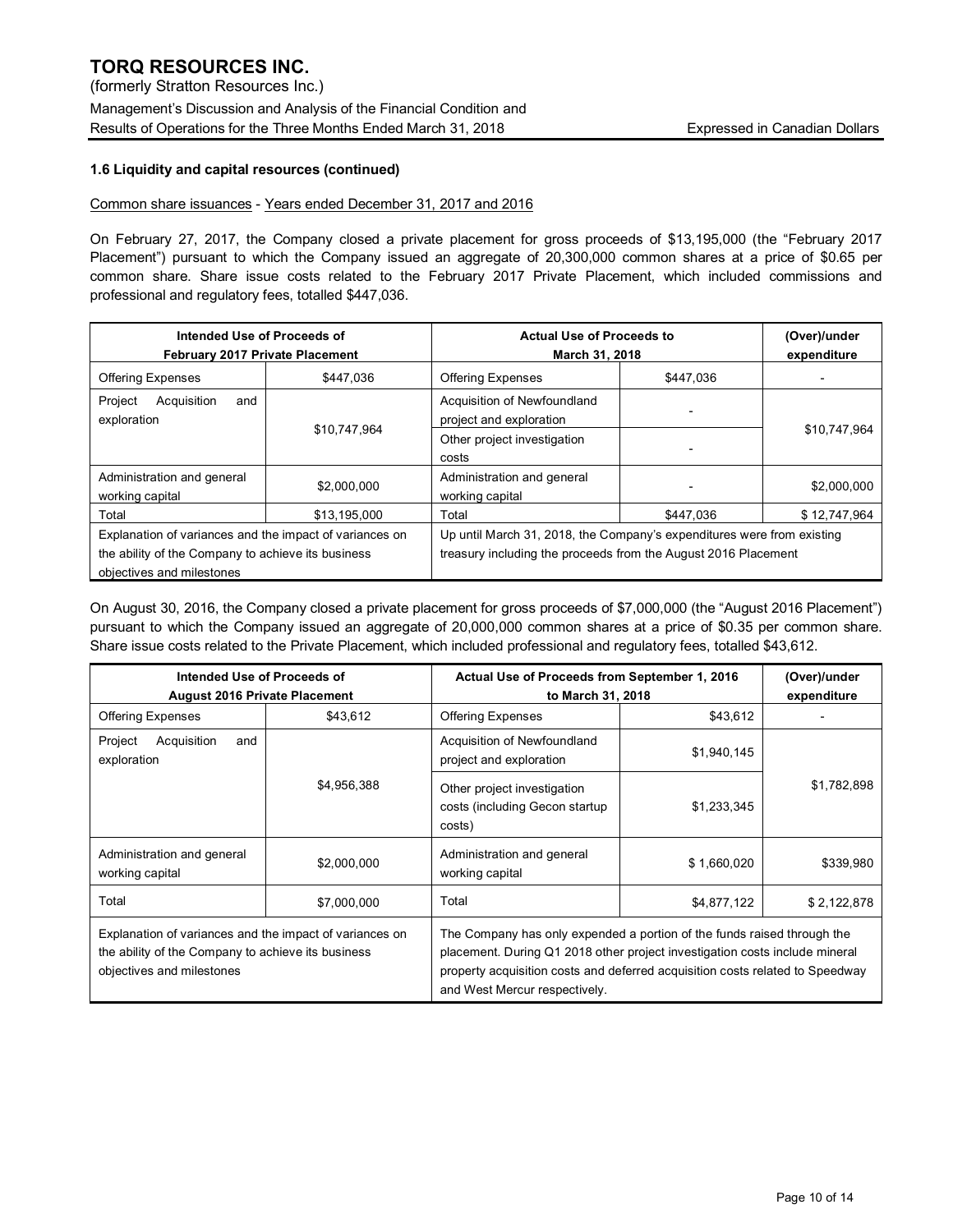(formerly Stratton Resources Inc.) Management's Discussion and Analysis of the Financial Condition and Results of Operations for the Three Months Ended March 31, 2018 **Expressed in Canadian Dollars** Expressed in Canadian Dollars

## **1.7 Off-balance sheet arrangements**

The Company has not engaged in any off-balance-sheet arrangements such as obligations under guarantee contracts, a retained or contingent interest in assets transferred to an unconsolidated entity, any obligation under derivative instruments or any obligation under a material variable interest in an unconsolidated entity that provides financing, liquidity, market risk or credit risk support to the Company or engages in leasing, hedging or research and development services with the Company.

## **1.8 Related party transactions**

All transactions with related parties have occurred in the normal course of operations. All amounts payable and receivable are unsecured, non-interest bearing and have no specific terms of settlement, unless otherwise noted.

|                                                           | Three months ended<br>March 31, 2018 | Three months ended<br>March 31, 2017 |
|-----------------------------------------------------------|--------------------------------------|--------------------------------------|
| Universal Mineral Services Ltd. <sup>1</sup>              |                                      |                                      |
| Included in the statement of loss and comprehensive loss: |                                      |                                      |
| Bank charges                                              | \$<br>296                            | \$<br>571                            |
| Consulting fees, wages and benefits                       | 79.395                               | 38.910                               |
| Office, rent and administration                           | 20.794                               | 34.913                               |
| Project investigation costs                               | 6,035                                | 31.675                               |
| Regulatory, transfer agent and shareholder information    |                                      | 612                                  |
| Travel, marketing and investor relations                  | 221                                  |                                      |
| Exploration and evaluation costs                          |                                      |                                      |
| Newfoundland                                              |                                      | 6.442                                |
| Utah                                                      | 139                                  |                                      |
| Capitalized to mineral property interest:                 |                                      |                                      |
| <b>Utah Projects</b>                                      | 4,627                                |                                      |
| Total transactions for the years                          | 111.507                              | \$113.123                            |

1) Universal Mineral Services Ltd., ("UMS") is a private company with two directors and one officer in common that, pursuant to an agreement dated December 30, 2015, provides office space and administrative services to the Company on a cost recovery basis. The outstanding balance owing at March 31, 2018 was \$55,263 (December 31, 2017 - \$43,194) and prepaid expenses and deposits balance was \$150,000 (December 31, 2017 - \$50,000).

### Key management compensation

In addition to the transactions disclosed above, the Company provided the following compensation to key management members:

|                          | Three months ended<br><b>March 31, 2018</b> | Three months ended<br>March 31, 2017 |
|--------------------------|---------------------------------------------|--------------------------------------|
| Short-term benefits      | 63.795<br>\$                                | 53.580<br>\$.                        |
| Share-based compensation | 236.575                                     |                                      |
|                          | \$300,370                                   | 53.580                               |

### **1.9 Subsequent event**

See discussion of West Mercur in section 1.2.3.

### **1.10 Proposed transactions**

None.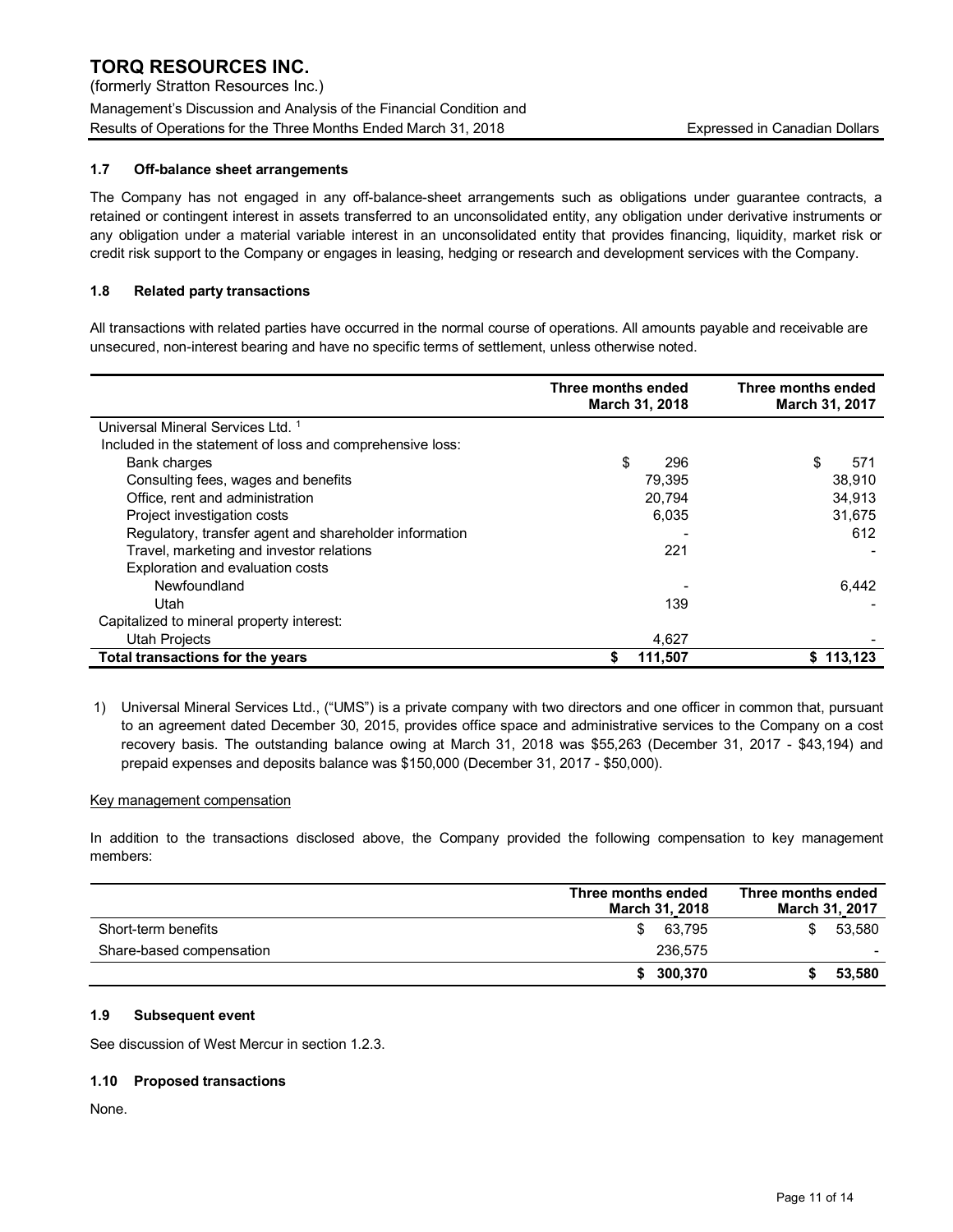### **1.11 Critical accounting estimates**

This section is not required as the Company is a Venture Issuer, as the term is defined in National Instrument 51-102 *Continuous Disclosure Obligations*.

#### **1.12 Changes in accounting policies**

#### Revenue Recognition

Effective January 1, 2018 the Company adopted IFRS 15 – Revenue from Contracts with Customers ("IFRS 15") which supersedes IAS 11 – Construction Contracts, IAS 18 – Revenue, IFRIC 13 – Customer Loyalty Programs, IFRIC 15 – Agreements for the Construction of Real Estate, IFRIC 18 – Transfers of Assets from Customers, and SIC 31 – Revenue – Barter Transactions Involving Advertising Services. IFRS 15 establishes a single five-step model framework for determining the nature, amount, timing and uncertainty of revenue and cash flows arising from a contract with a customer. The adoption of this standard did not impact the Company's financial statements, as currently the Company does not earn revenues.

#### Financial instruments

Effective January 1, 2018 the Company adopted IFRS 9 – Financial Instruments ("IFRS 9") which replaces IAS 39 – Financial Instruments: Recognition and Measurement. IFRS 9 provides a revised model for recognition and measurement of financial instruments and a single, forward-looking "expected loss" impairment model. IFRS 9 also includes a substantially reformed approach to hedge accounting. The adoption of this standard did not impact the Company's financial statements as currently the Company does not hold any financial instruments for which the underlying accounting is impacted.

#### Change in accounting policy for exploration and evaluation costs

Effective January 1, 2018 the Company elected to change its accounting policy for exploration and evaluation costs incurred subsequent to the acquisition of a mineral property interest. Previously the Company had capitalized these costs as part of mineral property interests in accordance with IFRS 6 which allows for mining exploration companies to either capitalize or expense such costs.

Management determined that expensing exploration and evaluation costs would provide more relevant information to many of its financial statements users, as it would allow for comparisons to be drawn against its Canadian peers, many of which choose to expense such costs. Management believes that the new policy will assist users' review and analysis of the Company's financial statements as the statement of loss and comprehensive loss more fully reflects the activities and related expenditures for any given period.

The Company will continue to capitalize the costs incurred to acquire the right to explore a mineral property until the right is lost or the value of the mineral property is determined to be impaired.

See note 2 (a) of the Company's March 31, 2018 condensed consolidated interim financial statements for the Company's revised accounting policy on exploration and evaluation costs and mineral property interests.

As a result of this voluntary change in accounting policy, the Company has restated certain prior period amounts within the March 31, 2018 condensed consolidated interim financial statements to be in accordance with this new policy. The impact on prior period amounts is outlined below:

#### **Statements of Financial Position**

|                            | As previously |                   |                 |
|----------------------------|---------------|-------------------|-----------------|
| As at January 1, 2017      | reported      | <b>Adiustment</b> | <b>Restated</b> |
| Mineral property interests | 605.232       | (389, 052)        | 216,180         |
| Deficit                    | 35,201,369    | 389.052           | 35,590,421      |
|                            | As previously |                   |                 |
| As at December 31, 2017    | reported      | <b>Adiustment</b> | <b>Restated</b> |
| Mineral property interests | 2.166.106     | (1,631,762)       | 534.344         |
| Deficit                    | 38,398,179    | 1,631,762         | 40,029,941      |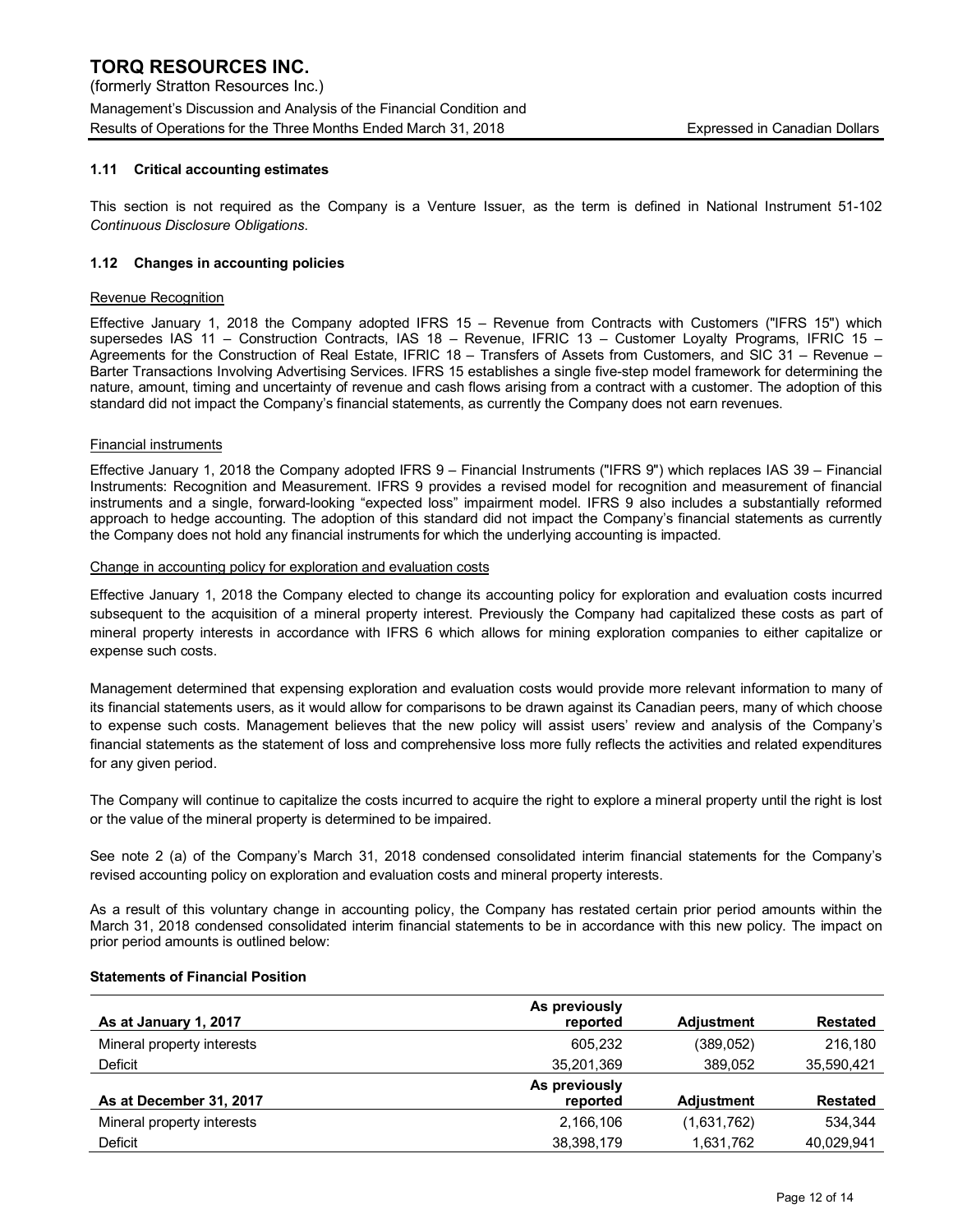(formerly Stratton Resources Inc.) Management's Discussion and Analysis of the Financial Condition and Results of Operations for the Three Months Ended March 31, 2018 **Expressed in Canadian Dollars** Expressed in Canadian Dollars

## **1.12 Changes in accounting policies (continued)**

### **Statements of Loss and Comprehensive Loss**

| Three months ended March 31, 2017  | As previously<br>reported | <b>Adiustment</b> | <b>Restated</b> |
|------------------------------------|---------------------------|-------------------|-----------------|
| Exploration and evaluation costs   |                           | 74.092            | 74,092          |
| Loss for the period                | 292.938                   | 74.092            | 367,030         |
| Net comprehensive loss             | 295.089                   | 74.092            | 369,181         |
| Loss per share (basic and diluted) | \$0.00                    | \$0.00            | \$0.01          |

#### **Statement of Cash Flows**

|                                          | As previously |                   |                 |
|------------------------------------------|---------------|-------------------|-----------------|
| Three months ended March 31, 2017        | reported      | <b>Adiustment</b> | <b>Restated</b> |
| Loss for the period                      | (292, 938)    | (74,092)          | (367,030)       |
| Changes in non-cash working capital      |               |                   |                 |
| Accounts payable and accrued liabilities | 99.175        | (203, 144)        | (103,969)       |
| Cash used in operating activities        | (277, 955)    | (277, 236)        | (555, 191)      |
| Exploration and evaluation costs         | (277, 236)    | 277,236           |                 |
| Cash used in investing activities        | (261,424)     | 277,236           | 15,812          |

### **Leases**

In January 2016, the IASB published a new accounting standard, IFRS 16 – Leases ("IFRS 16") which supersedes IAS 17 – Leases. IFRS 16 specifies how to recognize, measure, present and disclose leases. The standard provides a single lessee accounting model, requiring the recognition of assets and liabilities for all leases, unless the lease term is 12 months or less or the underlying asset has a low value. The standard is effective for annual periods beginning on or after January 1, 2019, with early adoption permitted if IFRS 15, has also been applied. The Company does not have any material lease agreements and does not expect the adoption of this standard to materially impact its consolidated financial statements.

### **1.13 Financial instruments and other instruments**

As at March 31, 2018, the Company's financial instruments consist of cash, accounts payable and accrued liabilities and the Gecon financial liability. The fair values of cash, accounts payable and accrued liabilities approximate their carrying values due to their short-term to maturity.

As at March 31, 2018 and 2017, the only financial instrument measured at fair value was the Gecon financial liability, which is classified under level 3 of the fair value hierarchy. The Gecon financial liability was revalued at March 31, 2018 to \$155,970 (December 31, 2017 - \$151,049) with the change in fair value of \$4,921 since December 31, 2017 recognized in the statement of loss and comprehensive loss.

The Company's financial instruments are exposed to certain financial risks including credit risk, liquidity risk and market risks. Details of the primary risks to which the Company is exposed as at March 31, 2018 are laid out in the notes to the Company's March 31, 2018 condensed consolidated interim financial statements.